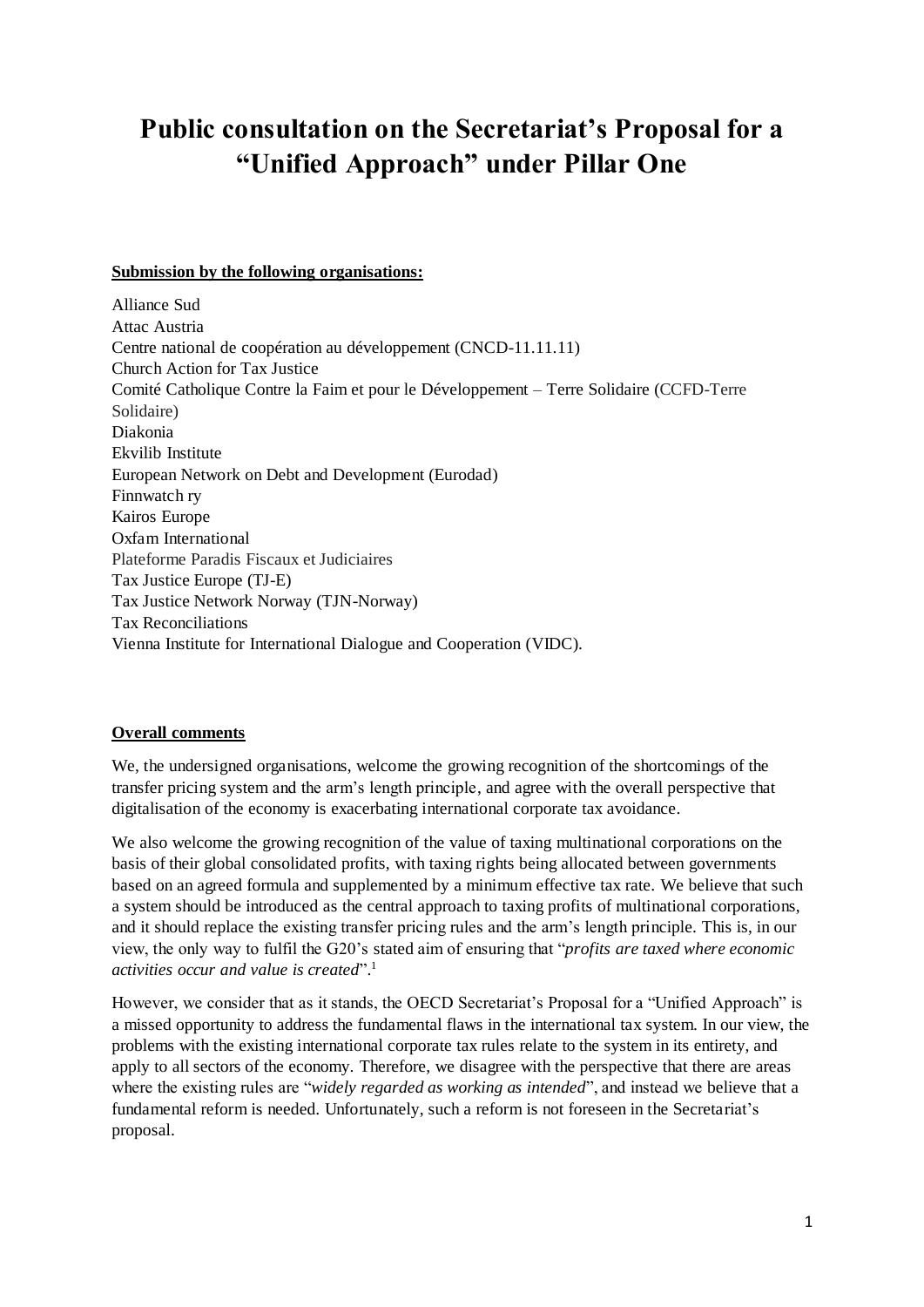We would like to highlight the following specific concerns:

- 1) **The Secretariat's proposal to divide profits into "routine" and "non-routine"**. We believe that such a division would be highly artificial, and that there is no basis for considering some corporate profits to be different from others. Furthermore, due to the fundamental flaws in the existing transfer pricing rules, we are very concerned that these rules would continue to be the basis for taxing a very substantial part of corporate profits.
- 2) **The Secretariat's proposal for allocation of taxing rights**. We disagree with the Secretariat's proposal which entails allocation of taxing rights solely based on sales. A recent study by Cobham, Faccio and FitzGerald found that "*reallocation of taxing rights towards "market jurisdictions", as it is currently understood, is likely to be of little benefit to non-OECD countries. Indeed, the proposal is likely to reduce revenues for a range of lowerincome countries.*" In the study, the authors also highlight that a much broader distribution of benefits could be achieved if "*some element of taxing rights is apportioned according to the location of multinationals' employment, and not only of sales*." <sup>2</sup> Therefore, while we welcome the willingness to consider the allocation of taxing rights based on an agreed formula, we believe that such a formula must include multiple factors that reflect the real economic activities of multinational corporations, including factors relating to the number of employees a corporation has in a given jurisdiction.
- 3) **Lack of proper consideration of the G-24's "Significant Economic Presence" proposal**. We note that the group of developing countries represented by the G-24 put forward a very important proposal in the negotiations under the Inclusive Framework.<sup>3</sup> This proposal has a number of key elements, including the fact that it does not divide profits into "routine" and "non-routine" and suggests that the allocation of taxing rights should be based on both supply and demand side factors, instead of solely on sales. We do not believe that this proposal has been given the attention it deserves, and regret that the central elements of the proposal are not reflected in the Secretariat's proposal for a "Unified Approach".
- 4) **Complexity of the international tax system**. We welcome the growing recognition of the fact that the complexity of the international tax system is a problem in itself. With this in mind, we find it concerning that the Secretariat's proposal would increase, rather than reduce, the complexity of the system. This is in particular the case for the proposal of introducing new taxing rules for some corporate profits while maintaining the existing rules for other corporate profits. This would increase the complexity of the system (see also point 1 above).
- 5) **Transparency**. We believe that transparency is urgently needed, both in relation to the ongoing negotiations of new international tax rules, and in relation to the tax rules themselves. Specifically, we believe that:
	- o The impact assessments of the proposed new rules should be made public, to allow all relevant actors including governments, citizens, journalists, parliamentarians and civil society organisations, to better assess how the proposed rules will affect them.
	- o Any intergovernmental negotiation about new global tax rules should be open to participation by observers, and negotiating texts should be available to the public.
	- o Public country by country reporting should be introduced for all large multinational corporations. Unlike the current system of automatic exchange of country by country reports, public country by country reporting would ensure that all governments have access to the information. Furthermore, it would provide citizens, parliamentarians, journalists and civil society organisations with information which is important to assess the fairness of the corporate tax system. Finally, experiences from the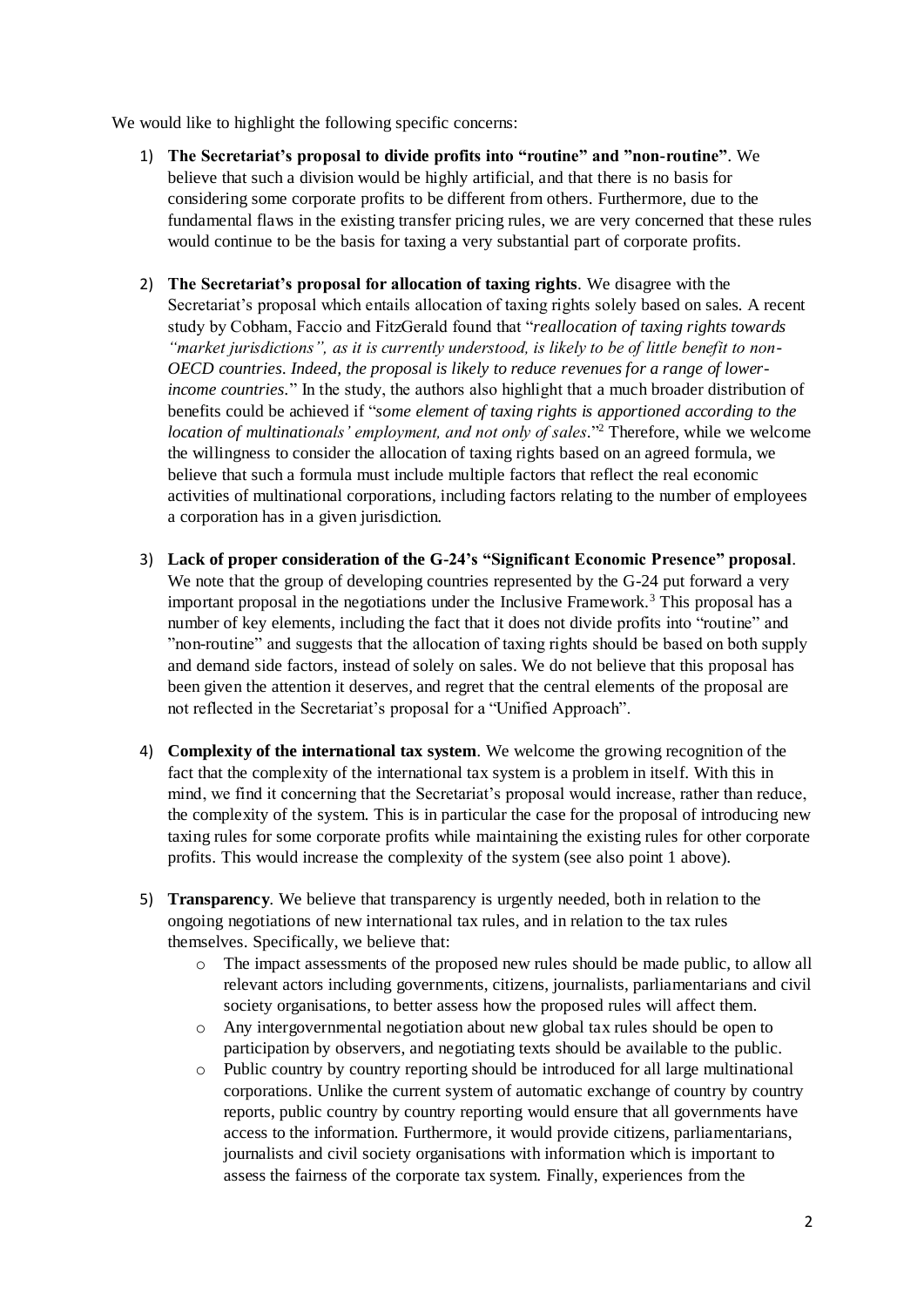European Union show that public country by country reporting can discourage largescale corporate tax avoidance by multinational corporations.<sup>4</sup>

- 6) **Mandatory arbitration**. We note with concern that some countries, and in particular the members of the G7, have argued in favour of mandatory arbitration.<sup>5</sup> We find such a system problematic for a number of reasons. Firstly, the process of arbitration is shrouded in secrecy, and the public is not able to access information about arbitration cases or their outcomes. Secondly, the central approach is to send disputes between countries to a group of appointed tax experts, such as experts from the big four accounting firms, who act as arbitrators. These arbitrators would make interpretations of the international tax rules, which are in many cases highly subjective. Thirdly, if mandatory arbitration was to be introduced, countries would be bound to follow the (secret) decisions of the arbitrators. We find this approach deeply concerning, and thus reject the proposal to introduce mandatory arbitration.
- 7) **The process of negotiating new global tax rules**. We believe that negotiation of new global tax rules should take place in a forum that allows all countries to participate on a truly equal footing during all stages of the process, and which is serviced by a neutral secretariat. The United Nations is the only truly universal body, and thus we believe that this is the appropriate forum for such a negotiation. While the Inclusive Framework has allowed countries to participate in ongoing discussions, we note that not all countries had an equal say when the mandate for the ongoing negotiations was developed. We also find it problematic that participation in the Inclusive Framework is conditioned on countries signing up to the BEPS minimum standards. Lastly, we are concerned by recent statements by the OECD secretariat suggesting that the commitment to deliver a "*consensus-based solution*" does not entail a commitment to ensuring that all members of the Inclusive Framework agree to the outcome, and that in particular concerns from smaller countries might be disregarded.<sup>6</sup> This, in our view, does not suggest that the members of the Inclusive Framework are participating on an equal footing.

The problems related to the global corporate tax system require a global solution. However, due to the concerns outlined above, we believe it is important that the outcome of the Pillar One negotiations does not restrict the possibility for countries to go further and apply unilateral measures to protect their tax base and ensure that multinational corporations pay their share of tax. This includes measures such as fractional apportionment and taxation of income or profits from services.

In our view, the shortcomings in the Secretariat's proposal for Pillar One make it even more vital that a strong outcome is delivered under **Pillar Two**. In this context, we would like to highlight the following key points:

- o Over the last 40 years, the global average corporate tax rate has dropped from above 40% to well below 30%. Pillar Two provides an important opportunity to stop this race to the bottom and prevent further harmful tax competition between governments.
- o It can do so by setting a minimum effective tax rate at a fair level that is high enough to effectively stop the global race to the bottom. For example, we note that the highly respected Independent Commission for the Reform of International Corporate Taxation has suggested that such a rate be set at 25%.<sup>7</sup>
- o Within Pillar 2, and in line with the principle that corporations should pay tax where they do business, priority should be given to source country rules. It is furthermore important to ensure that these rules are easily administrable.
- o As noted in the Work Programme for the ongoing negotiations, carve-outs would undermine the effectiveness of the rules. This includes carve-outs based on the BEPS Action 5 standards on harmful tax practices (such as carve-outs for patent boxes).<sup>8</sup>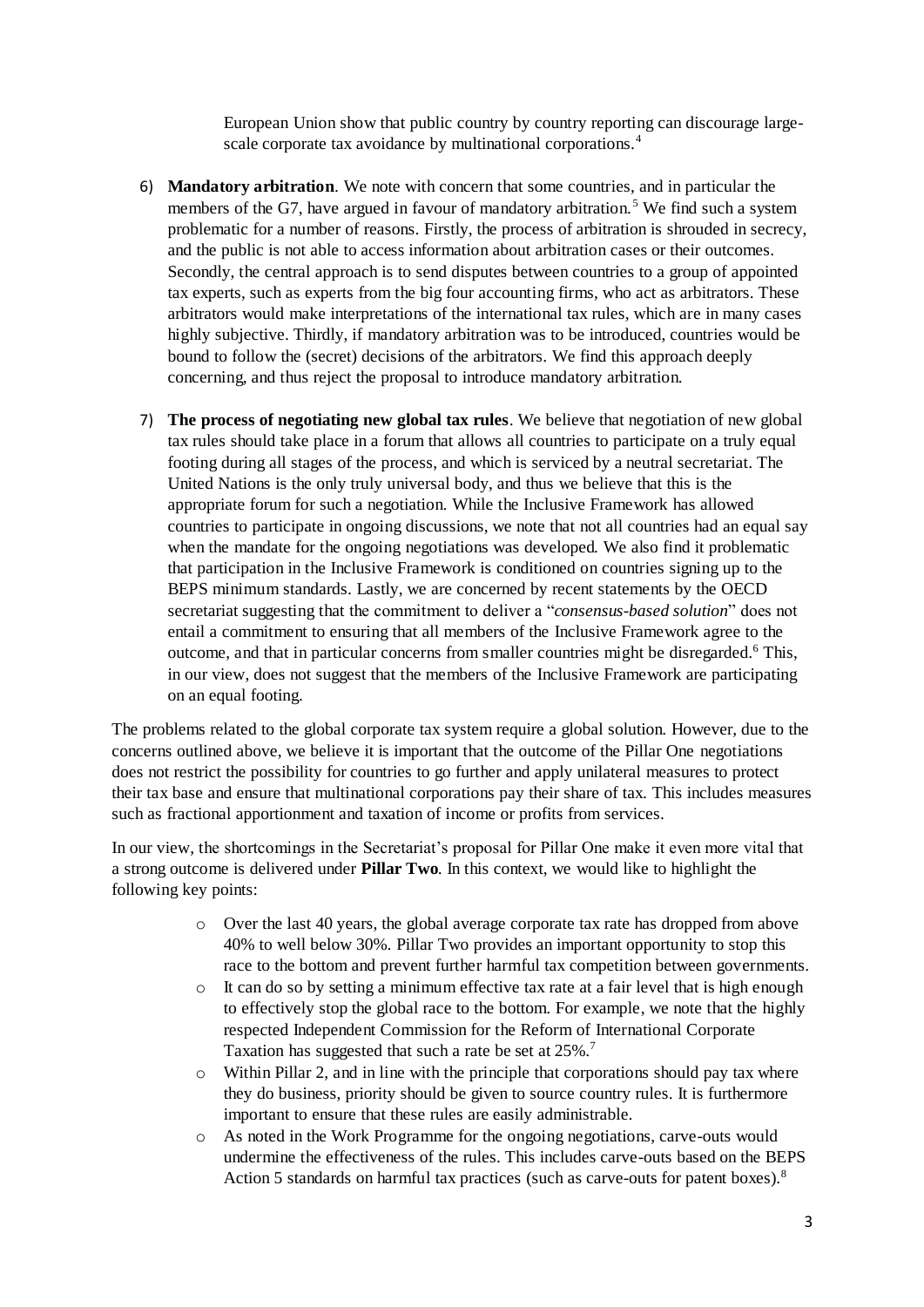Therefore, we find it important that carve-outs are not incorporated into the rules under Pillar Two.

o The rules must be applied on a jurisdiction by jurisdiction basis, to avoid multinational corporations using "blending" to offset undertaxed profits in low-tax jurisdictions with profits taxed in other jurisdictions where the tax rates are higher than the minimum.

#### **Comments on specific questions raised in the consultation document**

## *1. Scope.*

As noted above, we believe that the problems with the existing international corporate tax rules relate to the system in its entirety, and apply to all sectors of the economy. Furthermore, as highlighted under point 1 and 4 above, we believe that applying special rules for specific types of multinational corporations and profits, and applying the existing rules for other types, will maintain the current problems with the international corporate tax system while at the same time greatly increasing the complexity. We find this very concerning. We also note that the concept of "consumer-facing businesses" opens up a number of questions and uncertainties, which we do not find helpful.

# *2. New nexus.*

In relation to the development of a new nexus rule, we find it important that the interests of small countries, and in particular small developing countries, are not overlooked. This speaks in favour of applying a very low threshold, or adapting the threshold to the size of the market.

# *3. Calculation of group profits for Amount A.*

As noted above under point 5, we believe that public country by country reporting should be introduced for all large multinational corporations. In addition to the many advantages highlighted above, public country by country reporting would also provide a stronger basis for the calculation of group profits.

# *4. Determination of Amount A.*

See point 1 above.

# *5. Elimination of double taxation in relation to Amount A.*

We believe the most important way to address double taxation, as well as double non-taxation, is through the creation of a simpler and more effective international tax system. As described above, we believe this should be done by replacing the current transfer pricing rules and the arm's length principle with a system that taxes all multinational corporations on the basis of their global consolidated profits, with taxing rights being allocated between governments based on an agreed formula and supplemented by a minimum effective tax rate. This would increase tax certainty for both tax administrations and tax payers.